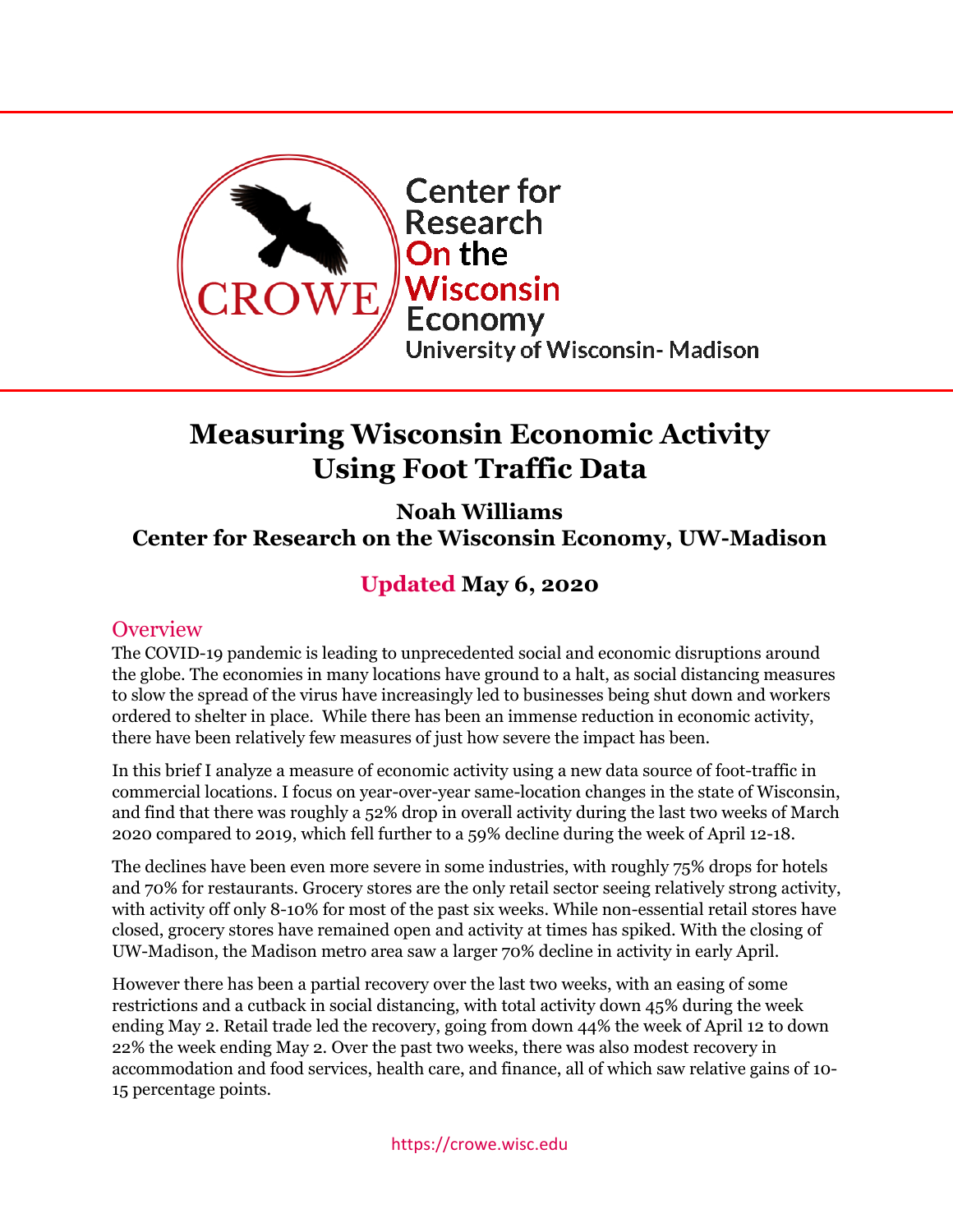### Background

As the COVID-19 pandemic has spread across the country, a number of increasingly stringent social distancing measures have been introduced to slow the spread and mitigate the impact of the virus. The application of the social distancing measures has varied across locations and over time, and the impact is very different across industries.

In Wisconsin, from mid-March on the state moved in steps toward implementing stronger measures, banning gatherings of specified sizes, closing restaurants, and then implementing the "Safer at Home" order on March 25. This order closed non-essential business and imposed severe travel restrictions. For example, grocery stores have remained open and have seen an occasional spikes in demand, while movie theaters and non-essential retail stores (among many other businesses) have closed. With dining areas of restaurants closed, many have switched to emphasize takeout and delivery service. Moreover, the guidelines for individuals have stressed the need to limit interactions and travel, driving a reduction in demand.

All of these restrictions have clearly meant a dramatic reduction in economic activity, but it has been difficult to gauge how large the decline has been. Official data documenting the decline will not be released for weeks, or even months, to come. For example, official employment data for Wisconsin in March was released on April 17. But this survey only covered the first half of March, so it will take another month after to measure the declines associated with COVID. Official measures of the impact on sales and incomes in the state will take even longer, as for example, the first quarter personal income data will not be released until the end of June.

The lags in official data releases make clear the need for new high-frequency indicators in a rapidly-evolving crisis. In this brief I analyze a new data source measuring economic activity based on detailed foot traffic patterns at commercial locations. I use this data to document the year-on-year daily change in same-location foot traffic at different commercial locations around the state of Wisconsin. In addition to the overall measure, I break out the activity changes by industry and metro area.

### Data Source

The data in this brief was provided by SafeGraph. In particular, I use the SafeGraph Patterns dataset, which measures foot-traffic patterns to 3.6 million commercial pointsof-interest from over 45 million mobile devices in the United States. The population sample is a panel of opt-in, anonymized smartphone devices, and is well balanced across USA demographics and geographies. In addition to the individual data being anonymized, the SafeGraph only reports certain place traffic and data aggregations. The patterns data describe how many people visit a location, how long they stay, where they came from, where else they go, and more. This data provides incredible detail on the activity of a sample of roughly 10% of the US population. I focus on the state of Wisconsin, where the sample includes 678,514 devices, more than 11% of the population.

SafeGraph provides daily observations on an evolving panel of locations that include at least 5 visits from the sample of devices. The data is typically released monthly, but has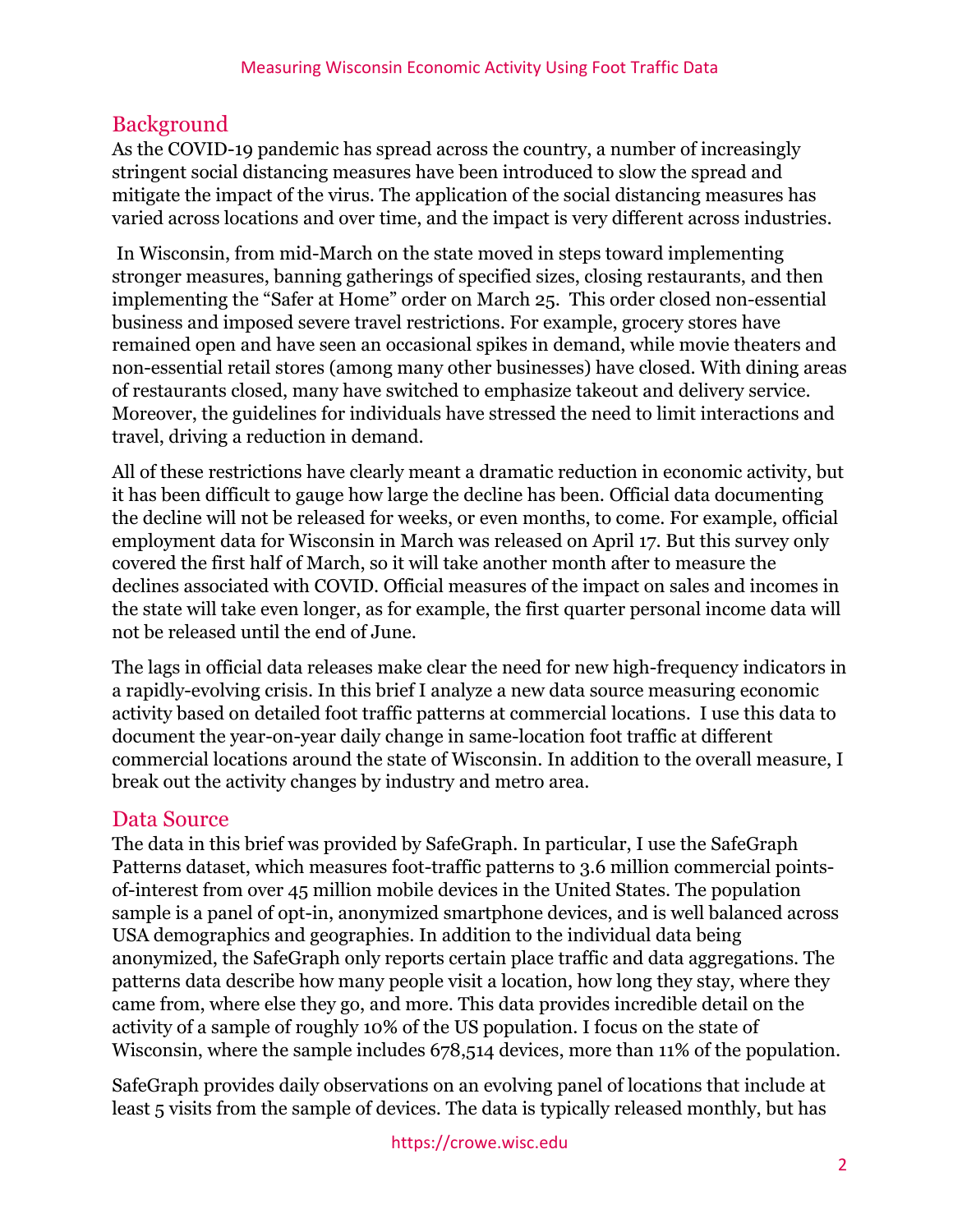been released weekly starting in March 2020 (which also includes hourly data). To deal with changes in the panel over time, I focus only on locations that were in the sample in March 2019 and each week in March 2020. Thus I do not capture the entry or exit of locations, which means a loss of a fair number of observations. The March 2019 sample has over 63,000 observations and most of the weekly March 2020 data sets have over 70,000, but the joined data set of continuous observations includes roughly 50,00 locations. While this approach does have limits, it allows for a clear comparison of samelocation changes in traffic, eliminating changes due to the sample makeup. In addition to considering statewide traffic, I also focus on the two largest metro areas (MSAs) in the state: Milwaukee (13,013 locations), Madison (6,388 locations). As discussed below, I also break out the results into broad industries (using two-digit NAICS codes) as well as finer industries (four or five digit NAICS codes).

Since I focus on overall activity, I use foot traffic measured as visits per day per location. While this measure is clearly correlated with sales, especially for retail locations, it is also clearly imperfect. The number of visits does not capture changes in the ratio of visitors to buyers or changes in sales per buyer. Moreover, as noted above, many stores and restaurants have increased their delivery business during the COVID-19 pandemic and these delivery transactions are missed, although takeout orders for pickup would still be captured. As I showed in [other work,](https://crowe.wisc.edu/wp-content/uploads/sites/313/2020/04/consumption.pdf) consumers have shifted substantially toward online purchases, and are also buying more on each of their less frequent visits to stores. The foot traffic in this brief thus is best as a measure of in-store transactions, which is only part of sales. In future work, I will match the foot traffic data up with other measures of sales and economic activity to get a better sense of their relationship. As noted above, the SafeGraph data set also included measures of the demographic characteristics of the visitors, as well as more detail on length of visits, other locations visited, and so on. This data could provide additional useful detail for this comparison, as well as for other purposes, such as the impact of mandated shut-downs vs. voluntary social distancing.

### Changes in Economic Activity

As a baseline measure of the changes in economic activity due to COVID-19, I look at the aggregated daily number of visits across roughly 50,000 continuously-sampled locations in Wisconsin in March and early April of 2019 and 2020. These aggregates are shown in Figure 1. Because of the strong day-of-week effects, the data are aligned starting with the first Sunday in March  $\left(\frac{3}{3}\right)$  and  $\frac{3}{1}\right)$  and  $\left(\frac{1}{20}\right)$ . For simplicity I will refer to the 2020 date in what follows. The visit data for the two years show similar patterns for the first 13 days in the month, with similar daily fluctuations and the 2020 data running roughly 10% ahead of the 2019 values. But beginning on March 13, the two series start to diverge, with 2020 dropping dramatically until finally stabilizing at a lower level over the final few weeks. A sharp drop on Easter Sunday, April 12 is also apparent. But from that low point, activity has recovered slightly over the last two weeks, although activity still remains far below 2019 levels.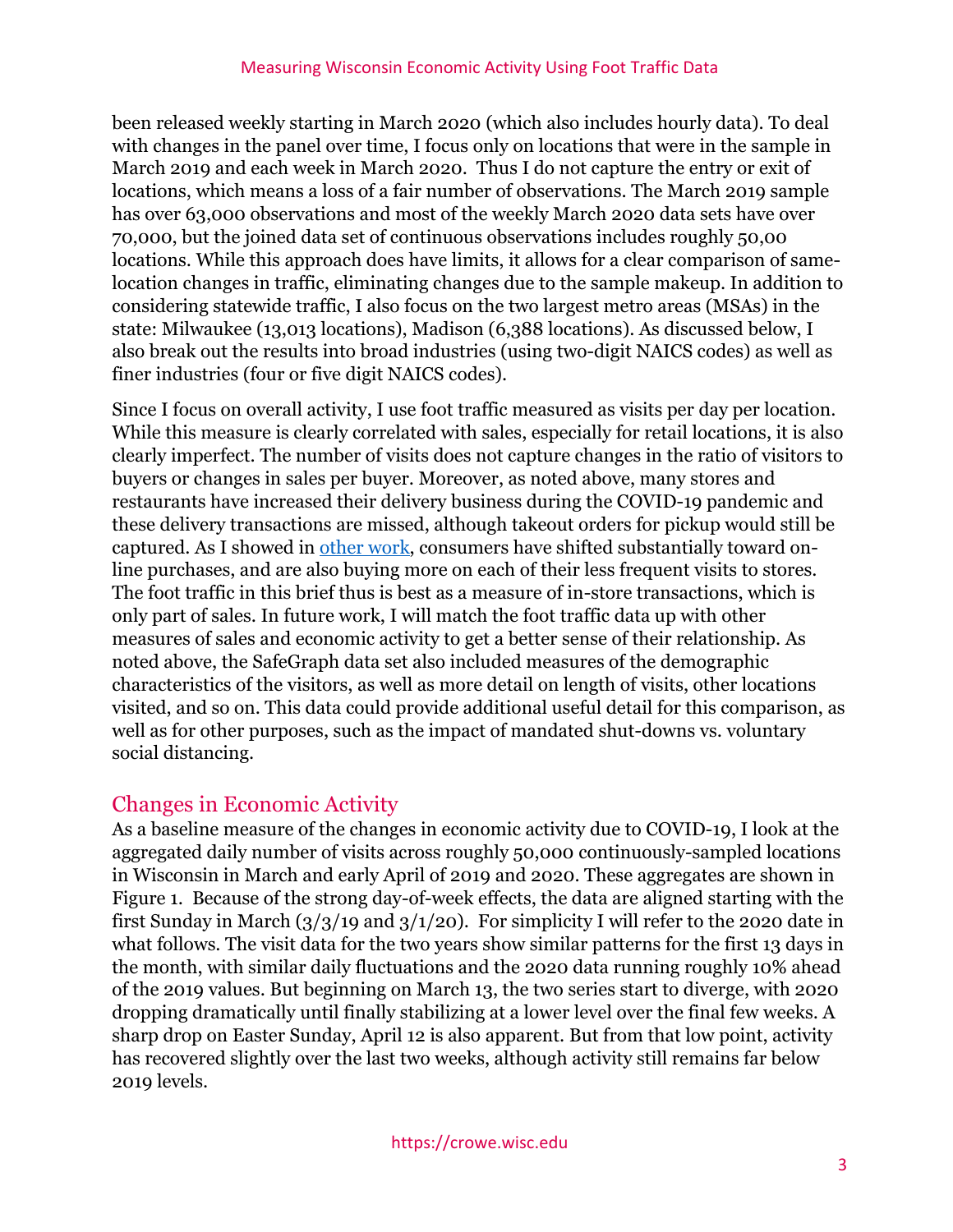

Figure 1: Total same-location visits in Wisconsin during 2020 vs. the same period in 2019.



Figure 2: Total same-location visits for hotels and grocery stores in Wisconsin during 2020 vs. the same period in 2019.

The timing of the relative decline in activity coincides with the worsening of the COVID-19 situation in Wisconsin: on March 12, Governor Evers declared a public health emergency and UW-Madison announced that it would be canceling in-face classes (initially for a period of weeks), on March 16 gatherings of more than 50 people were prohibited, on March 17 malls, restaurants, and bars were closed and the limit on gatherings was tightened to 10 people, and then finally on March 25 the "Safer at Home" order closing all non-essential businesses went into effect. This order was later extended until May 26, although there have been some slightly relaxations recently (for example allowing curbside pickup & drop-off from some non-essential retail & services).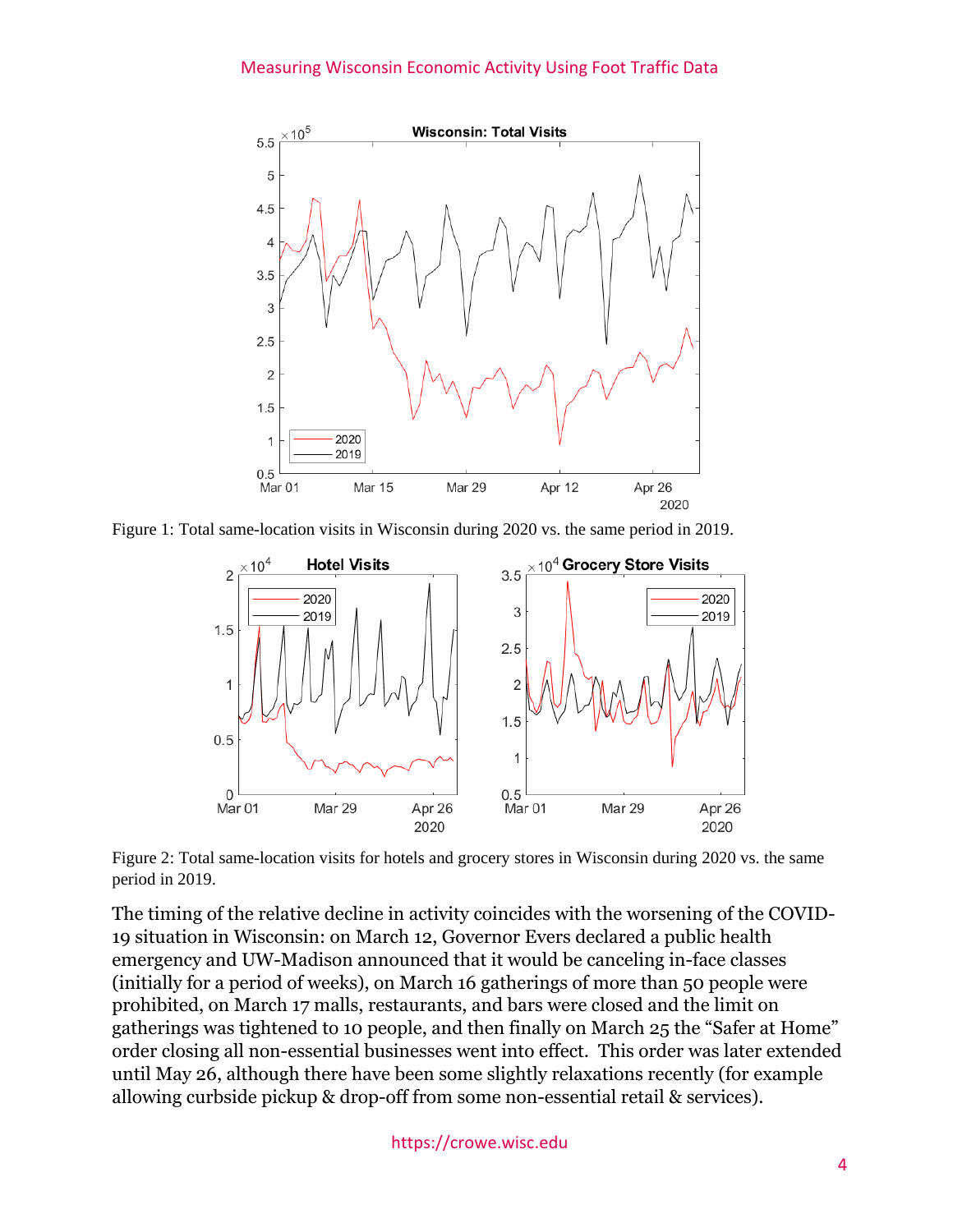



The changes are even more notable when comparing across different types of businesses. Figure 2 shows the total number of visits at hotels (NAICS 721110) and grocery stores (NAICS 445110). The hotel visits track each other quite closely for the first ten days in March, then start to diverge during the second week, with 2020 plummeting in the third week. This is consistent with how the crisis evolved: initially many people cut back on vacations and inessential travel, until in very rapid succession most travel altogether came to a halt. Grocery stores have fared quite differently: 2020 visit traffic ramped up and spiked in the middle of the month as people stocked up in preparation for lockdowns, before leveling off around the same values as 2019 for mid-March and early April. A sharp drop on Easter Sunday led to a further decline that week, before recovering over the last two weeks.

In the rest of this brief, for ease of presentation and interpretation, I focus on relative visits, defined as the ratio of same-location visits per day in 2020 over the corresponding value in 2019. Table 1 lists the decline in relative visits for selected industries, grouped by NAICS codes, and Figure 3 plots a select number of these industries. Since the dataset focuses on commercial foot traffic, industries not shown have few visits or none at all. The table reports the change in visits over the final six weeks of the sample.

Overall, the declines across all locations have been severe: from a 52% drop early on, ticking down to a decline of nearly 60% in the week of April 12, before recovering somewhat over the last two weeks of the sample. Not surprisingly, the largest declines have been in industries that have effectively shut down: education (schools), information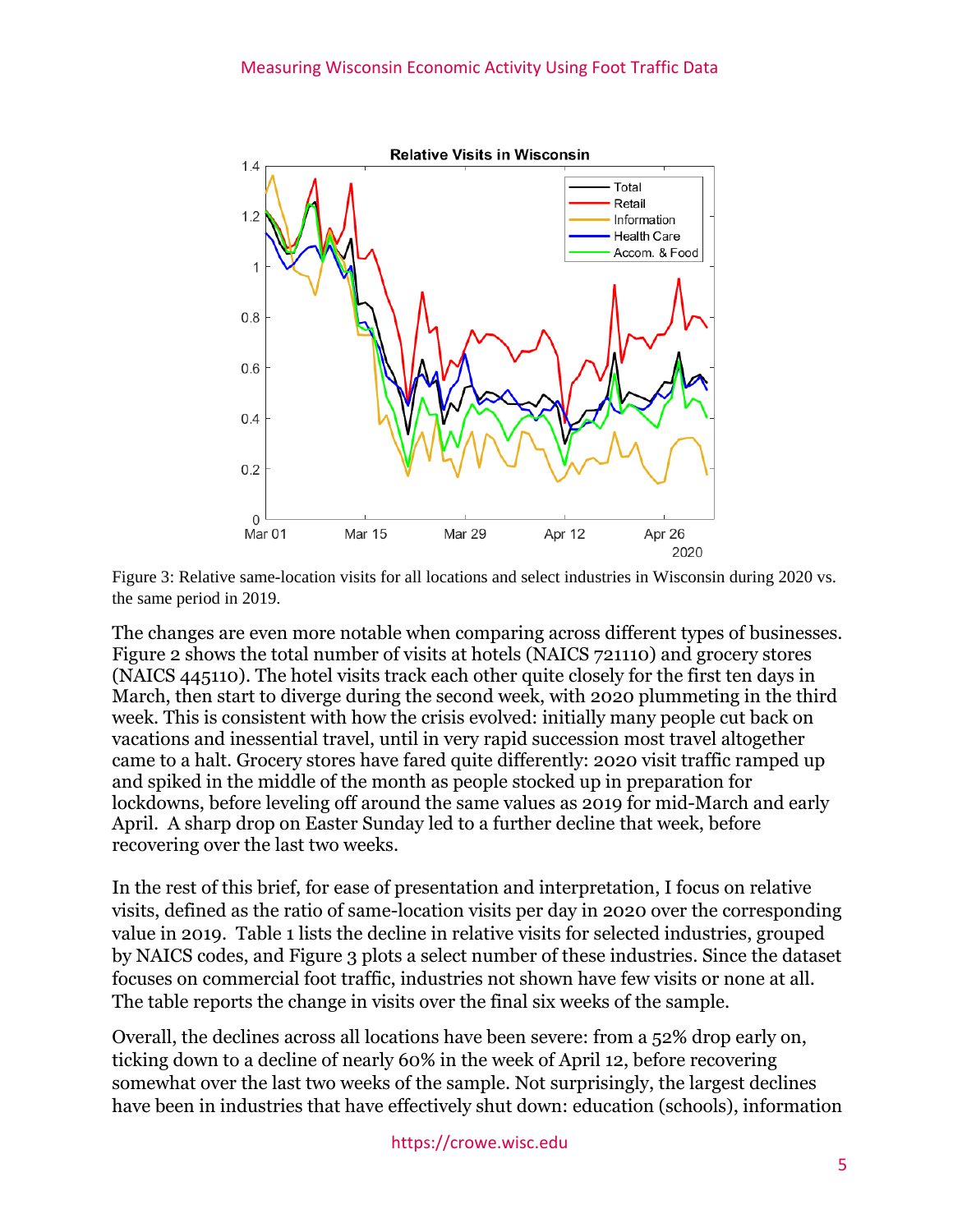|                          |                                          | Change   | Change   | Change  | Change  | Change  | Change   |
|--------------------------|------------------------------------------|----------|----------|---------|---------|---------|----------|
| <b>NAICS Code</b>        | <b>Industry Title</b>                    | $3/22 -$ | $3/29 -$ | $4/5 -$ | $4/12-$ | $4/19-$ | $4/26 -$ |
|                          |                                          | 3/28     | 4/4      | 4/11    | 4/18    | 4/25    | 5/2      |
| $\overline{\phantom{a}}$ | All Locations                            | $-52.5$  | $-52.2$  | $-54.8$ | $-59.1$ | $-50.8$ | $-44.5$  |
| $31 - 33$                | Manufacturing                            | $-47.1$  | $-40.3$  | $-61.4$ | $-62.3$ | $-61.6$ | $-54.9$  |
| 42                       | <b>Wholesale Trade</b>                   | $-42.9$  | $-43.1$  | $-51.7$ | $-54.0$ | $-46.7$ | $-30.6$  |
| 44-45                    | <b>Retail Trade</b>                      | $-33.5$  | $-30.8$  | $-33.7$ | $-44.1$ | $-29.5$ | $-22.2$  |
| 445110                   | Supermarkets & Grocery Stores            | $-6.7$   | $-7.5$   | $-10.9$ | $-32.2$ | $-10.5$ | $-6.3$   |
| 48-49                    | <b>Transportation and Warehousing</b>    | $-49.6$  | $-47.9$  | $-50.6$ | $-59.7$ | $-50.4$ | $-29.2$  |
| 51                       | Information                              | $-76.1$  | $-75.3$  | $-75.0$ | $-78.6$ | $-78.7$ | $-75.0$  |
| 52                       | Finance and Insurance                    | $-37.1$  | $-33.4$  | $-44.4$ | -44.7   | $-44.7$ | $-27.9$  |
| 53                       | Real Estate Rental and Leasing           | $-50.2$  | $-48.9$  | $-49.1$ | $-58.7$ | $-43.6$ | $-43.7$  |
| 61                       | <b>Educational Services</b>              | $-83.5$  | $-87.7$  | $-89.3$ | $-89.0$ | $-87.6$ | $-84.8$  |
| 62                       | <b>Health Care and Social Assistance</b> | $-47.9$  | $-51.5$  | $-57.7$ | $-60.9$ | $-55.9$ | $-46.7$  |
| 71                       | Arts, Entertainment, & Recreation        | $-67.2$  | $-67.0$  | $-68.1$ | $-72.4$ | $-65.0$ | $-56.9$  |
| 72                       | <b>Accommodation and Food Services</b>   | $-66.0$  | $-61.8$  | $-63.5$ | $-64.8$ | $-58.0$ | $-53.7$  |
| 722110                   | <b>Hotels and Motel</b>                  | $-76.2$  | $-74.1$  | $-76.0$ | $-74.6$ | $-73.7$ | $-67.5$  |
| 722511                   | <b>Full-Service Restaurants</b>          | $-70.5$  | $-67.5$  | $-70.6$ | $-71.6$ | $-65.4$ | $-62.2$  |
| 81                       | Other Services (except PA)               | $-45.2$  | $-44.4$  | $-50.2$ | $-57.5$ | $-50.2$ | $-37.6$  |
| 92                       | <b>Public Administration</b>             | $-36.4$  | $-33.0$  | $-38.9$ | $-45.1$ | $-34.4$ | $-10.8$  |

#### Measuring Wisconsin Economic Activity Using Foot Traffic Data

Table 1: Relative same-location visits for selected industries in Wisconsin during 2020 vs. the same period in 2019. Averages over the noted weeks.



Figure 4: Relative same-location visits for all locations and for restaurants in the Milwaukee and Madison metro areas during 2020 vs. the same period in 2019.